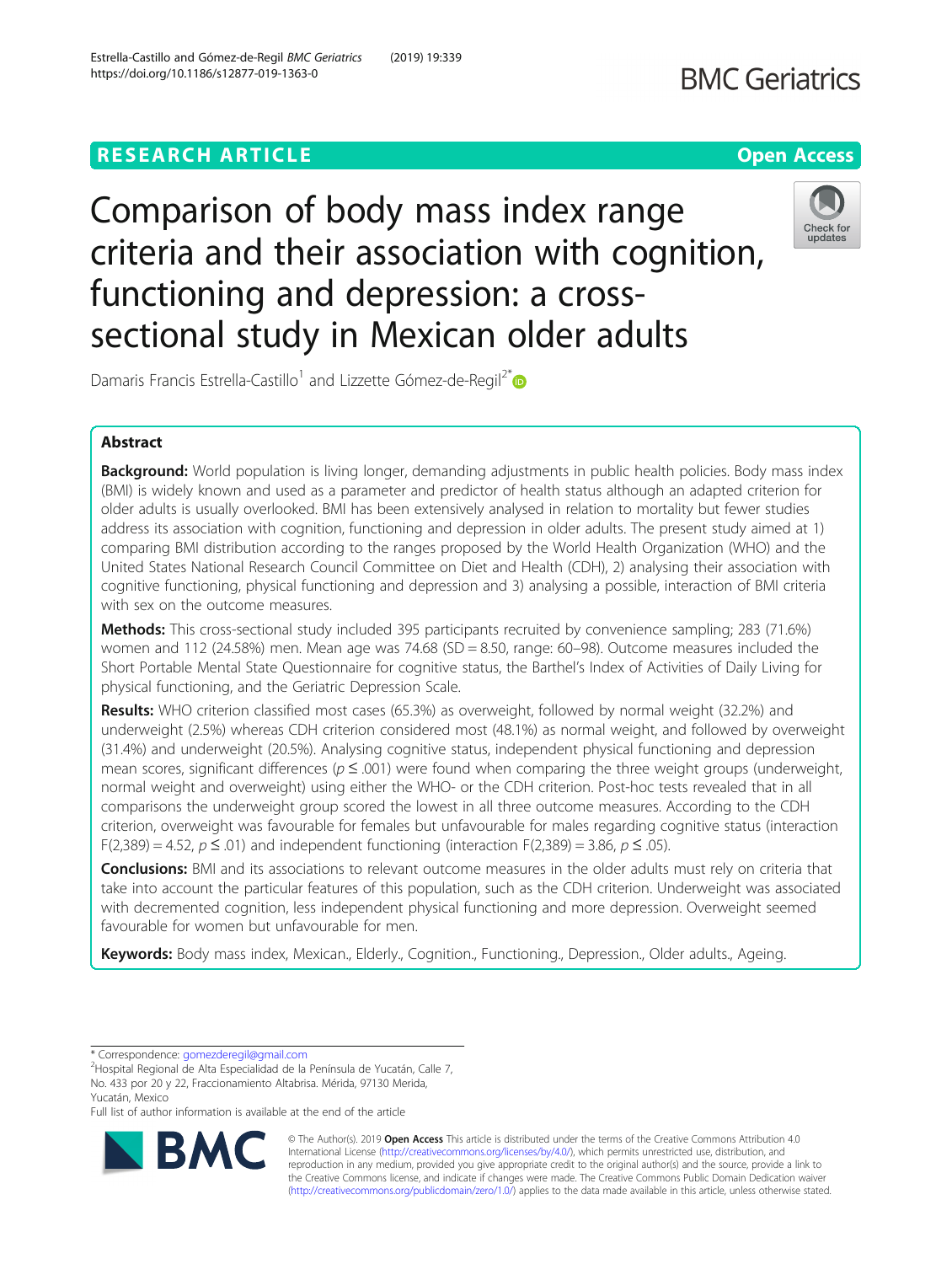# Background

Population is aging, challenging public policies to respond to the particular health demands of this segment. Accurate body composition information in older adults becomes a relevant aim for research and applied settings, with a potential utility for illness/mortality risk screening, planning, and evaluation of interventions, preventing malnutrition, developing reference standards for ambulatory and nonambulatory users [[1](#page-6-0)]. Body Mass Index (BMI) is the standard metric of body composition, which adjusts weight-forheight. Although not the only parameter [[2](#page-6-0), [3](#page-6-0)], it is certainly the most widely used, probably due to its low cost, simplicity to assess and calculate, and the provision of references by the World Health Organization (WHO) based on international data. The WHO provides cut-off points for adults aged 25 and older (excluding pregnant and breastfeeding women); yet, it acknowledges that in very aged adults BMI is naturally decreased [\[4\]](#page-7-0).

Some natural physical changes occur even in healthy, successfully aging individuals; for instance: weight loss, sarcopenia (i.e. deficiency of flesh or muscle), increase and redistribution of fat toward the abdomen, loss of bone and body calcium and in consequence, of height [[3\]](#page-6-0). Thus, the WHO criterion for "normal weight" seems less reliable for older adults. From other various criteria, only the one proposed by the United States National Research Council Committee on Diet and Health (CDH) takes into account age stages of adulthood [[5\]](#page-7-0).

The prevalence of overweight and obesity is rising, even among older people. A national health survey on Mexican population [\[6](#page-7-0)] found overweight and obesity rates of 42.5 and 34.5 in adults aged 60 to 69, 39.0 and 28.3 in adults aged 70 to 79, and 33.8 and 15.7 in adults aged 80 or older [[7\]](#page-7-0). Obesity is associated with higher morbidity and mortality, but in older adults, there is a (debatable) "obesity paradox". Meta-analyses about the relevance of overweight and obesity to mortality in diverse adult populations suggest that a BMI range of 20– 24.9 kg/m2 is optimal for the lowest risk in adults [[8,](#page-7-0) [9](#page-7-0)]. Yet, when participants with a BMI range of 18.5–20.0 kg/m2 (low, but still normal according to the WHO) was omitted, the beneficial effect of overweight vanished [[9\]](#page-7-0). That led, considering this low BMI group as normal, to the false conclusion that overweight is beneficial.

Beyond the low risk of mortality and morbidity health also implies mental and social well-being. Soon a significant portion of the population will be aged and naturally experiencing health decline. But even while in younger adults higher BMI increases the risk for impaired cognition and late-onset dementia, in late life relates to better cognition [[10](#page-7-0)]. Along with physical and/or cognitive ability decrements care dependence arises up to a point where the individual is no longer able to undertake, without the help of others, the basic daily life tasks [\[11](#page-7-0)]. Dependence implies increased health costs and is the main concern and cause of suffering and poor quality of

life in older adults [[12](#page-7-0)]. Although in young adults BMI does not seem related to daily life functioning [\[13\]](#page-7-0), in older adults, it is still controversial. Whereas some studies have found a higher BMI relates to better daily life functioning, even in those with obesity [[14\]](#page-7-0), others differ, finding underweight or obese older people subjects to have more limitations than those with normal BMI [[15\]](#page-7-0).. Emotional status is also an important aspect of health. Depressive disorders affect about 2–3% of older people living in the community and 10% of those in long-term care facilities. Attention must be given also to sub-threshold depression (i.e. substantial depressive symptoms without meeting the diagnostic criteria), as approximately 1 in 10 older adults is likely to experience it [\[11](#page-7-0)]. In older adults, depressive symptoms seem related to both, weight loss and weight gain [[16](#page-7-0), [17](#page-7-0)]. Some studies have found no sex differences in this association [[16\]](#page-7-0), but others have shown that obesity increases the risk of depression in women, while overweight reduces the risk in men [\[18](#page-7-0)].

BMI is widely known and used as a standard parameter and predictor of health status, but adapted criterion for older people are usually overlooked. Few studies have addressed the association of BMI with cognition, functioning, and depression in older adults. The present study aimed at 1) comparing BMI distribution according to the ranges proposed by the WHO and the CDH, 2) analysing their association with cognitive functioning, physical functioning, and depression and 3) analysing a possible, interaction of BMI criteria with sex on the outcome measures.

# **Methods**

Authorization and ethical approval to perform this crosssectional study were obtained from the Research and Ethics Committee of the School of Medicine and Rehabilitation of the Autonomous University of Yucatan. Participants were recruited by convenience sampling. Through the study period, three independent senior care centres located in the city of Merida (Mexico), two public and one private, were visited in order to reach users of age 60 or older and invite them to participate. Informed consents were signed voluntarily, granting confidentiality and with no economic compensation involved.

#### Measures

Participants were asked to remove their shoes and any garment worn on the head, stand straight, feet together, with head, back, buttocks, calves and heels touching the stadiometer; height was recorded in centimetres. Before every weight measurement the scale was balanced to zero and participants were asked to remove their shoes and any heavy outer clothing. The person should step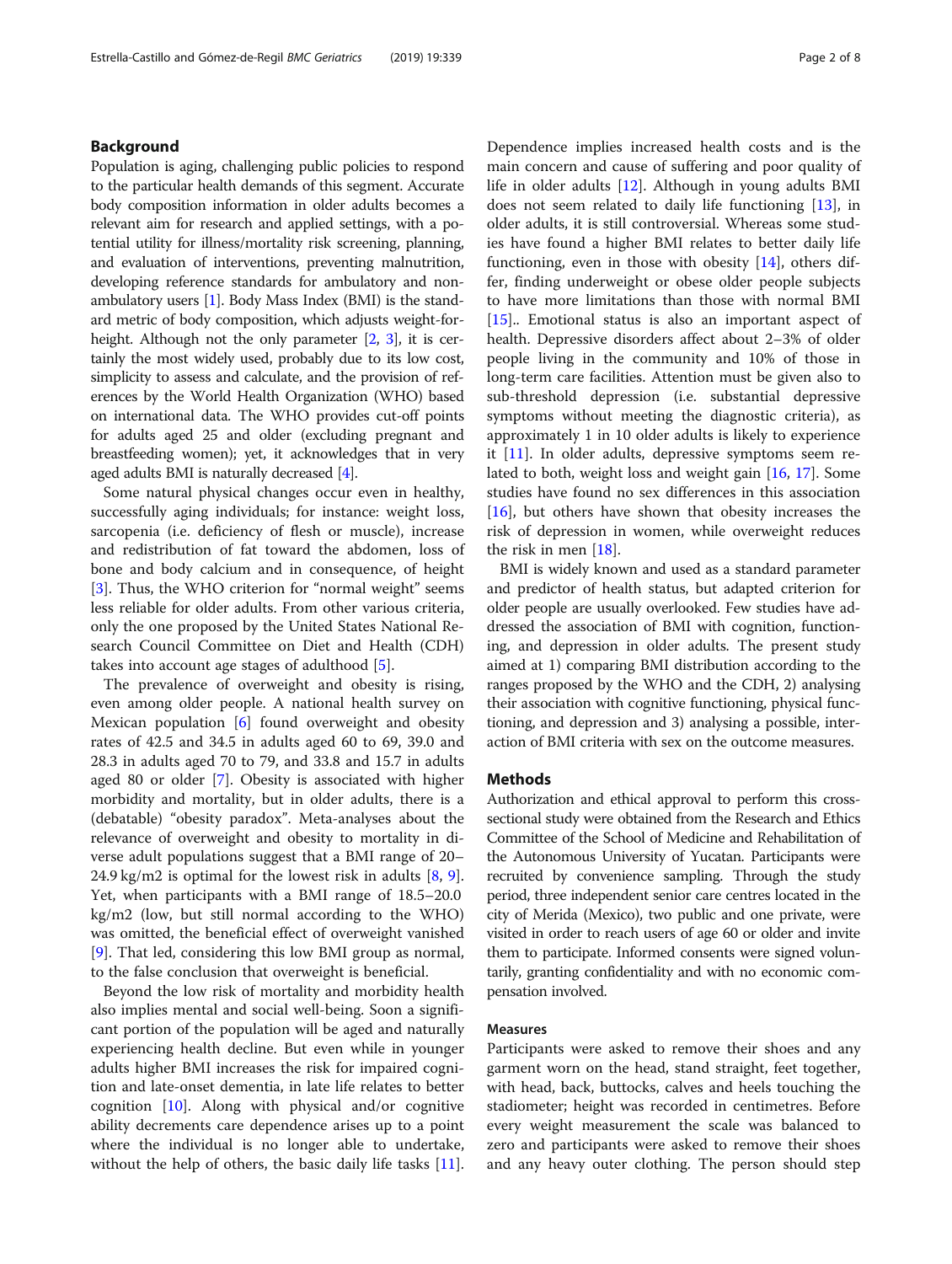on the scale platform and stand motionless for a couple of seconds with weight equally distributed on both feet. Weight was recorded on kilograms.

Weight and height were considered to estimate the Quetelet BMI  $\left({\rm kg/m^{2}}\right)$  and classify patients according to two criteria. The WHO criterion [\[19\]](#page-7-0) classifies the status of body composition as: underweight  $\leq$ 18.49 kg/m<sup>2</sup>, normal  $\geq$ 18.50 - ≤24.99 kg/m<sup>2</sup>, and overweight ≥25.0 kg/m<sup>2</sup>. The CDH [[20](#page-7-0)] considers weight ranges in people aged 55 to 65 as underweight  $<$  23 kg/m<sup>2</sup>, normal 23–28 kg/m<sup>2</sup>, and overweight >  $28 \text{ kg/m}^2$ , and in people aged 66 or older as underweight  $<$  24 kg/m<sup>2</sup>, normal 24–29 kg/m<sup>2</sup>, and overweight  $>$  $29 \text{ kg/m}^2$ .

Cognitive status was measured using the Short Portable Mental State Questionnaire (SPMSQ; Pfeiffer questionnaire) [\[21\]](#page-7-0). The level of independent physical functioning was assessed with the Barthel's Index of Activities of Daily Living [\[22](#page-7-0)]. Depression was measured with the Geriatric Depression Scale (GDS) [[23](#page-7-0)]. All three questionnaires were applied with their corresponding 10-item Spanish versions. Detailed features of these instruments can be found in a previous report related to this study [[24\]](#page-7-0).

#### Statistical analysis

Data were collected and analysed with the SPSS v.20 software. First, descriptive statistics (means, standard deviations, frequencies, and percentages) for BMI distribution were obtained and possible differences by sex were explored with t-test and chi-square test. Following, the independent associations of BMI and sex with the three outcome measures were analysed with Pearson correlations and t-tests, respectively. To explore the sensitivity of criteria for the outcome, first a series of one-way analyses of variance (ANOVAs) was run, followed by analyses of covariance (ANCOVAs) adjusting by sex and age. Finally, two-way ANOVAs explored the level of BMI range criteria x sex interaction on the three outcome measures.

## Results

The final sample included 395 participants, 283 (71.6%) women and 112 (24.58%) men. Mean age was 74.68  $(SD = 8.50, \text{ range: } 60-98)$  and mean BMI was 27.68

 $(SD = 5.58$ , range: 17.26–51.61); no significant differences were found for sex. None of the participants reported a health condition that might cause weight loss or gain (e.g. cancer, heart failure, hypothyroidism).

Distribution by BMI according to WHO criterion classifies most cases from total (65.3%) sample and, from the male (63.4%) and female (66.1%) subsamples as overweight. According to CDH criterion, 48.1% from the total sample, 50.0% of male subsample and 47.3% of females subsample have a normal weight. Classification of people as with overweight by WHO criterion seems to have a very low threshold in comparison with CDH criterion, as the WHO percentages approximately double those of CDH (e.g. 65.3% vs. 31.4%). On the other hand, percentages of underweight for total, male and female samples, according to WHO criterion, were 2.5, 0.0 and 3.5, respectively. In contrast, according to CDH criterion, percentages were 20.5, 17.9 and 21.6, respectively. See Table 1 and Fig. [1](#page-3-0).

Significant differences were found when comparing the distribution of participants according to both (WHO and CDH) BMI criteria ( $\chi^2_{(4)} = 233.20$ ,  $p \le .001$ ), as they only coincided in 190 (48.10%) cases. No significant associations between sex and BMI categories, neither according to WHO criterion ( $\chi^2_{(2)} = 5.01$ ,  $p = .08$ ) nor to CDH criterion ( $\chi^2_{(2)} = .68$ ,  $p = .71$ ) were found.

Mean outcome scores were: cognitive status  $7.31$  (SD = 2.56), independent physical functioning 85.28 (SD = 17.37) and depression  $2.38$  (SD = 1.87). BMI correlated significantly with all three outcome measures; yet, a relevant correlation was only observed with cognitive status  $(r = +0.32, p \le 0.001)$ . Men scored significantly higher than women in independent functioning ( $p \leq .01$ ) and lower in depression ( $p \le 0.001$ ); they did not score significantly higher in cognitive status ( $p = .50$ ).

Regarding BMI criteria, no extreme values were found for any outcome measure and significant differences were found using either WHO or CDH criterion; yet, the post-hoc tests showed distinct patterns. Regarding cognitive status and depression, WHO criteria suggest that overweight is a favourable factor in older adults, while CDH criteria suggest underweight is disfavorable.

Table 1 Sample Body Mass Index Distribution

|               | Total<br>$N = 395$ |             | Male<br>$n = 112$  |             | Female<br>$n = 283$ |                    |
|---------------|--------------------|-------------|--------------------|-------------|---------------------|--------------------|
|               | <b>WHO</b><br>n(%) | CDH<br>n(%) | <b>WHO</b><br>n(%) | CDH<br>n(%) | <b>WHO</b><br>n(%)  | <b>CDH</b><br>n(%) |
| Underweight   | 10(2.5)            | 81 (20.5)   | (0)                | 20 (17.9)   | 10(3.5)             | 61(21.6)           |
| Normal weight | 127 (32.2)         | 190 (48.1)  | 41 (36.6)          | 56 (50.0)   | 86 (30.4)           | 134 (47.3)         |
| Overweight    | 258 (65.3)         | 124 (31.4)  | 71 (63.4)          | 36(32.1)    | 187 (66.1)          | 88 (31.1)          |

BMI Body Mass Index

WHO World Health Organization Body Mass Index Criterion

CDH United States National Research Council Committee on Diet and Health Body Mass Index Criterion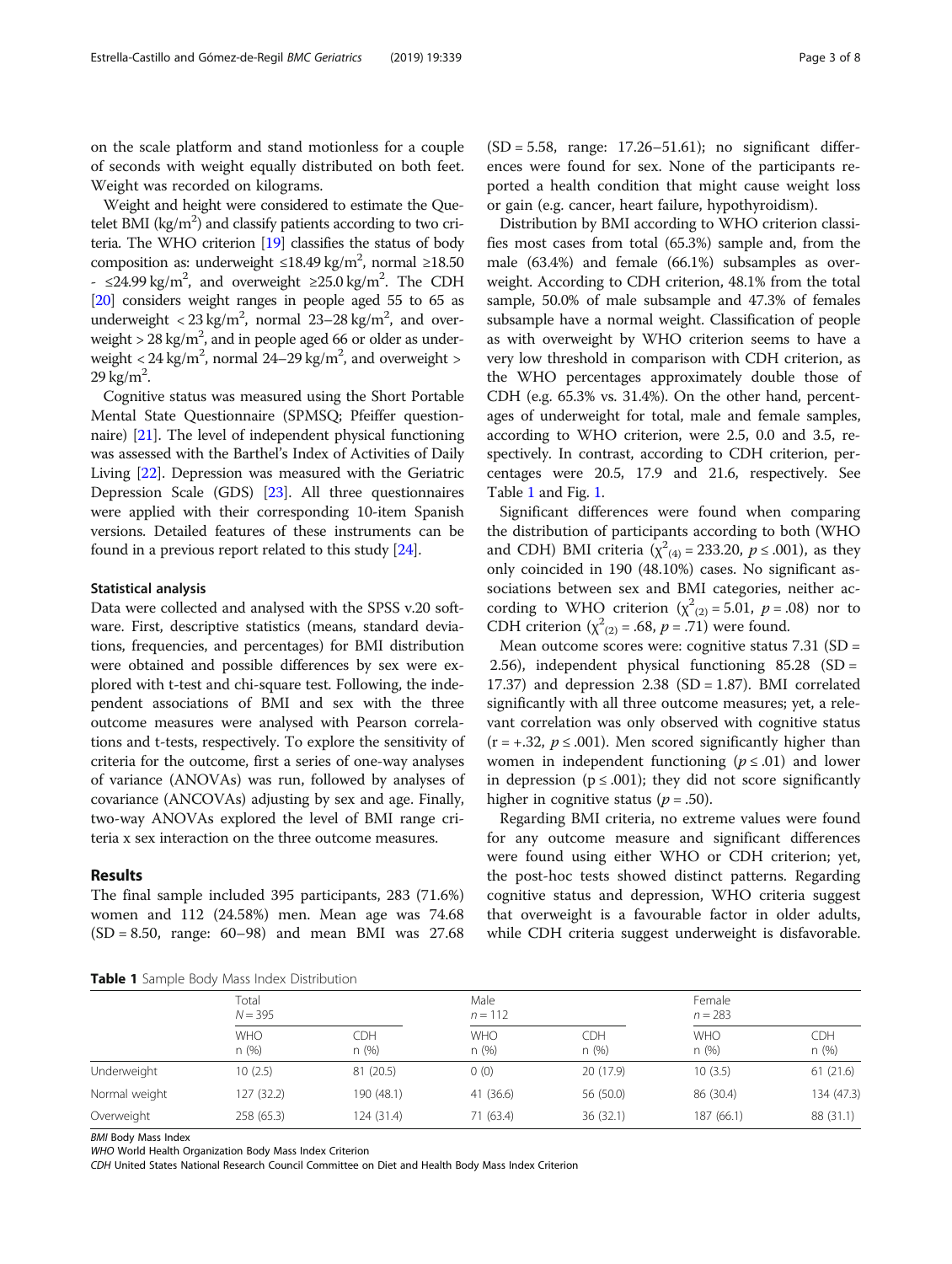<span id="page-3-0"></span>

WHO criteria coincided with CDH criteria about independent functioning; underweight older adults had a poorer performance in comparison to normal- and overweight older adults, who showed no significant differences between them. CDH criteria found a poorer condition of older people with underweight as they have lower cognitive and independent functioning and more depression; older people with overweight were in better conditions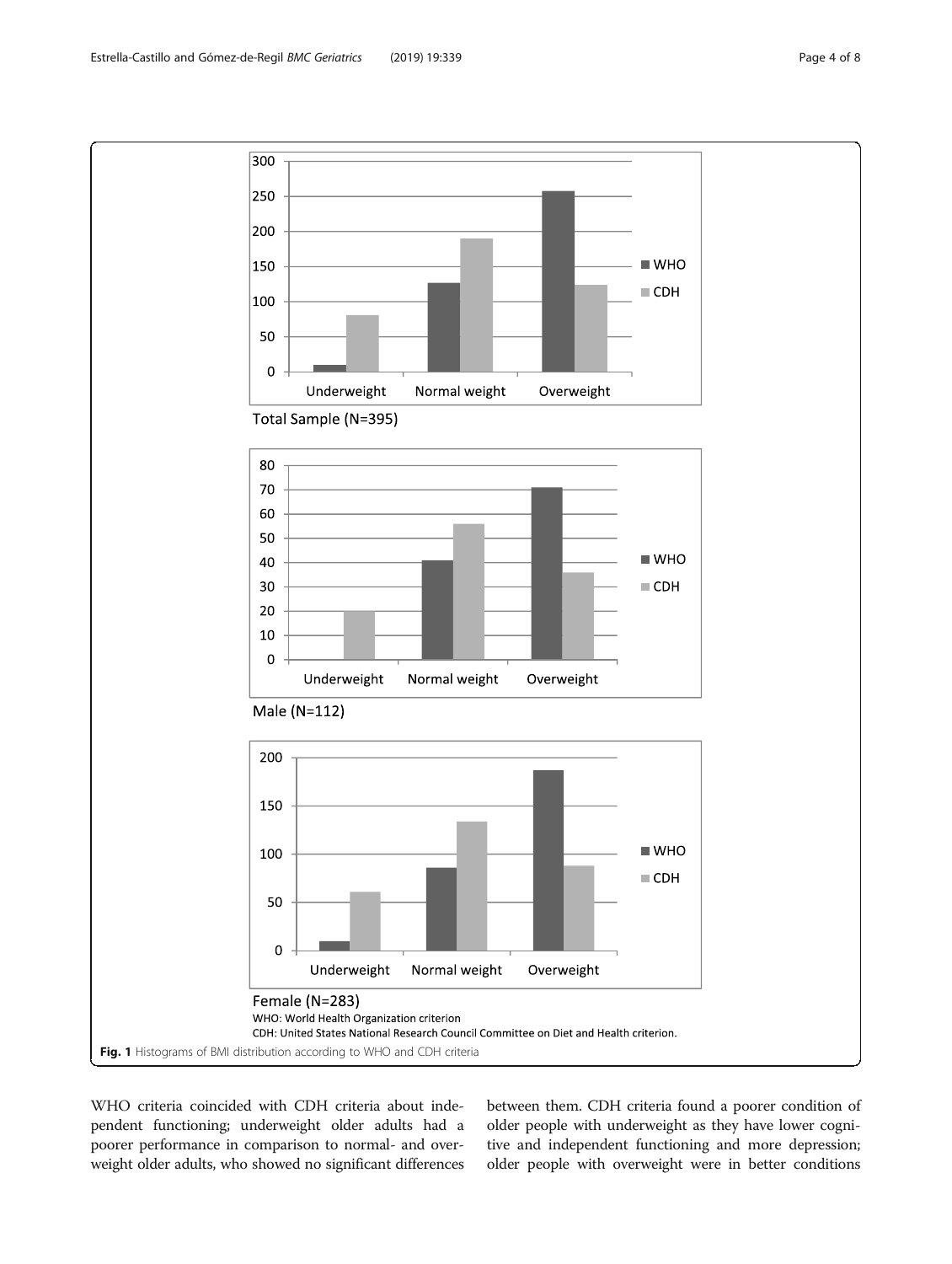than older people with normal weight, though differences were not significant. WHO criteria found a better functioning in older people with overweight; particularly regarding cognitive status and depression. The associations of BMI (WHO and CDH criteria) with the three outcome measures remained significant even after adjusting by sex. When adjusting by age, the associations were still significant for cognitive status and independent physical functioning, but not for depression. Table 2 summarizes the results.

The interaction of WHO BMI criteria with sex was not significant for any of the studied outcome measures. Yet, CDH BMI criteria seemed more sensible to differences as its interaction with sex found significant results for cognitive status  $(F_{(2,389)} = 4.52, p \le .01, \eta^2 = .023,$ power = 0.769) and independent functioning  $(F_{(2,389)} =$ 3.86,  $p \le 0.05$ ,  $\eta^2 = 0.019$ , power = 0.698). Underweight is disfavorable for cognitive status and independent functioning, particularly in women (Fig. [2](#page-5-0)). There is a trend for improvement as BMI goes from underweight to normal weight. Yet, regarding overweight, this seems favourable in women but not in men. No significant interactions were found for depression.

## **Discussion**

This study aimed at comparing, in a sample of Mexican older people, BMI distribution according to two alternative ranges as proposed by the WHO and the CDH. Results showed that having the WHO criteria a lower threshold for what is to be considered a normal weight in comparison to the CDH criteria; it classified more than half the participants as overweight, that is, the double if considering the CDH criteria. Furthermore, the CDH criteria displayed a distribution wherein half of the sample had a normal weight range. These differences in distribution patterns, in concurrence with previous research [\[5](#page-7-0)], bring into question the adequacy of the common practice of using the WHO criteria to classify normal BMI in older adults. The accuracy of BMI seems to diminish with age, as body composition changes increase adiposity and sarcopenia (i.e. decreased muscle mass) [[25\]](#page-7-0). Valid, reliable and economical assessments of BMI, with ranges adapted by age, are needed [[5,](#page-7-0) [26](#page-7-0)].

Analyses of the association of BMI criteria with cognitive functioning, physical functioning and depression revealed similar though not equivalent patterns. Considering the WHO BMI criteria, overweight seems a protective factor. Results from some studies, mostly relying on the WHO BMI criteria, suggest that overweight is a protective rather than a risk factor (at least for mortality) in older people [\[27\]](#page-7-0). Yet, it has been questioned whether this BMI paradox just reflects the WHO criteria's low sensitivity for this segment of the population [[25,](#page-7-0) [26](#page-7-0)]. Classifying sample by the CDH BMI criteria, adapted by age range, significant results point to the opposite direction; that is, underweight is disfavorable in older people. This concurs with studies reporting low BMI to be disfavorable in older people, and highly associated with infections, hospitalizations and predicting mortality [\[28,](#page-7-0) [29\]](#page-7-0). Also, a rapid and unintentional weight loss may reflect underlying illness, social deprivation, dementia or depression [\[28\]](#page-7-0).

After the age of 60, average body weight and muscle mass tend to decrease. As physical activity and energy

Table 2 Differences in Cognitive Status, Independent Physical Functioning and Depression Scores According to WHO- and CDH Body Mass Index Criteria

|                    | Cognitive status<br>Mean (SD)         |                                   | Independent physical functioning<br>Mean (SD) |                                   | Depression<br>Mean (SD)               |                                   |
|--------------------|---------------------------------------|-----------------------------------|-----------------------------------------------|-----------------------------------|---------------------------------------|-----------------------------------|
|                    | <b>WHO</b>                            | <b>CDH</b>                        | <b>WHO</b>                                    | CDH                               | <b>WHO</b>                            | CDH                               |
| Underweight (U)    | 4.50 (2.84)                           | 5.72(2.77)                        | 55.00 (15.99)                                 | 75.99 (20.86)                     | 3.90(2.28)                            | 3.13 (2.34)                       |
| Normal weight (N)  | 6.50(2.85)                            | 7.62(2.39)                        | 83.43 (18.73)                                 | 86.63 (16.37)                     | 2.74(2.10)                            | 2.24 (1.69)                       |
| Overweight (O)     | 7.81(2.22)                            | 7.86 (2.28)                       | 87.36 (15.48)                                 | 89.27 (13.98)                     | 2.14(1.68)                            | 2.10(1.68)                        |
| $F_{(2,392)}$      | 18.96***                              | $21.69***$                        | $19.45***$                                    | $16.68***$                        | $8.04***$                             | $8.63***$                         |
| Power              | 1.000                                 | 1.0000                            | 1.000                                         | 0.999                             | 0.909                                 | 0.970                             |
| Post-hoc           | $U < N^*$<br>$U < O***$<br>$N < O***$ | $U < N***$<br>$U < O***$<br>N < 0 | $U < N***$<br>$U < O***$<br>N < 0             | $U < N***$<br>$U < O***$<br>N < 0 | U > N<br>$U > O^{**}$<br>$N > O^{**}$ | $U > N***$<br>$U > O***$<br>N > 0 |
| Controlling by Sex |                                       |                                   |                                               |                                   |                                       |                                   |
| $F_{(2,392)}$      | 18.85***                              | $21.49***$                        | 18.24***                                      | $16.37***$                        | 7.88***                               | $8.34***$                         |
| Controlling by Age |                                       |                                   |                                               |                                   |                                       |                                   |
| $F_{(2,392)}$      | $7.70***$                             | $10.09***$                        | $9.39***$                                     | $5.26***$                         | 1.75                                  | 2.26                              |

BMI: Body Mass Index

WHO World Health Organization Body Mass Index Criterion

CDH United States National Research Council Committee on Diet and Health Body Mass Index Criterion

 $**p* \le .05, ***p* \le .01, ****p* \le .001$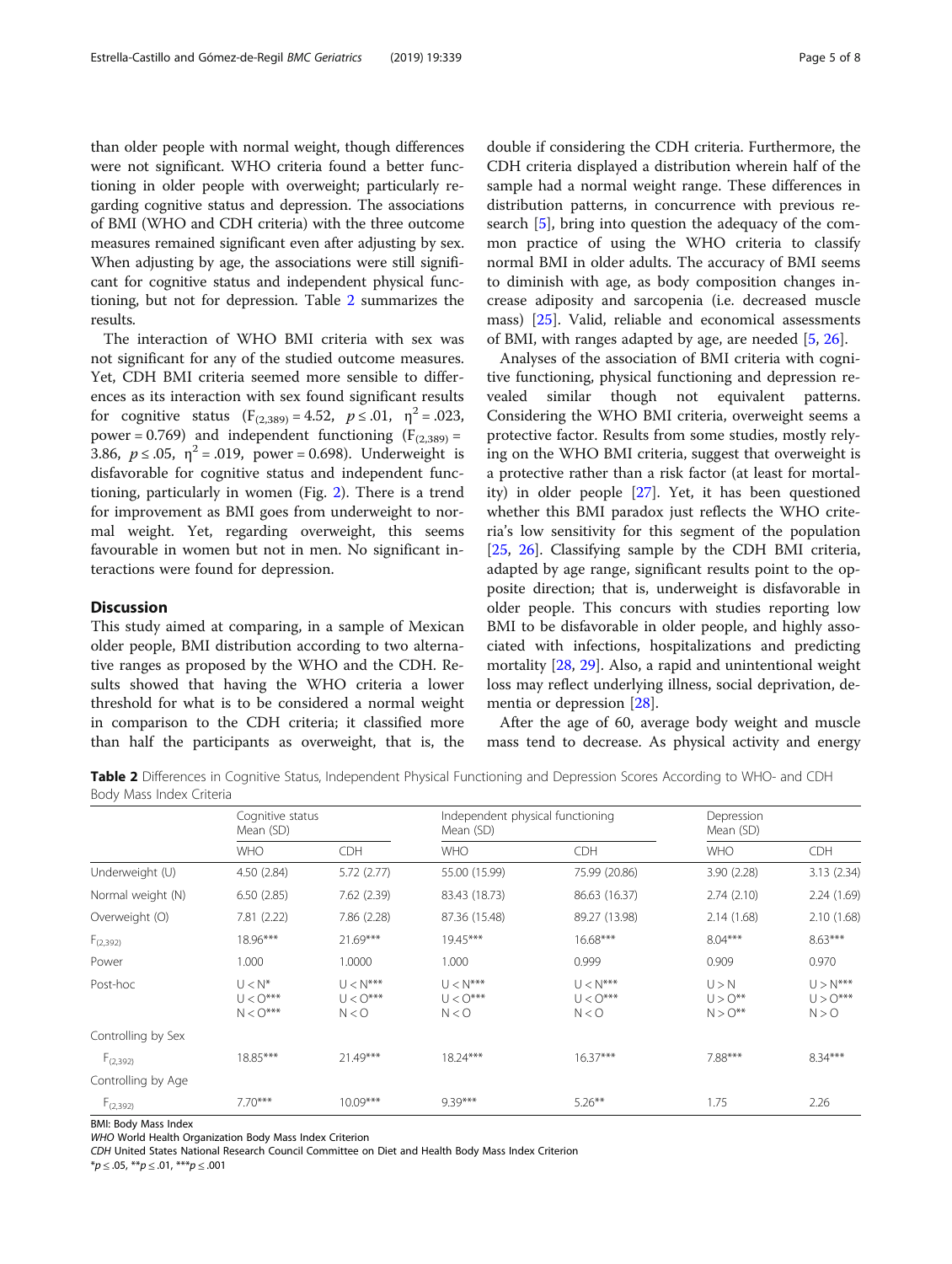<span id="page-5-0"></span>

expenditure also decrease there is a tendency to fat accumulation and fat redistribution [[30](#page-7-0)]. Here, underweight older people showed a disadvantageous performance, while in other studies overweight older people showed a more favourable status [[27](#page-7-0)]. However, one must be cautious; obesity in older people is a common and serious matter of concern not to be overlooked. Not only can obesity lead to adverse health consequences and impair quality of life, but also exacerbate the age-related decline in physical function and lead to frailty, disability and autonomy limitations [\[29](#page-7-0), [31](#page-7-0)–[33](#page-7-0)]. Treatment for obesity in older persons is controversial, mainly to the misinterpretation that it may not be as harmful in older adults as it is in younger people, and the concern about the potential adverse effects of weight loss in this population [[28](#page-7-0), [31](#page-7-0), [33](#page-7-0)–[35\]](#page-7-0). Even small amounts of voluntary weight loss (between 5 and 10% of initial body weight) along with a healthy lifestyle may benefit older people [\[32\]](#page-7-0). Weight loss in overweight/obese older people can improve risk factors, fat loss can ameliorate certain catabolic conditions of aging through impacting muscle protein synthesis and breakdown and lighter weight may also ease the mechanical burden on weak joints and muscle, thus improving mobility [\[28\]](#page-7-0). Interventions aiming at voluntary weight-loss in obese older people must follow a combination of exercise and modest calorie restriction for reducing intra-abdominal fat mass while muscle mass and strength are preserved [[30,](#page-7-0) [31](#page-7-0), [33,](#page-7-0) [35](#page-7-0)]. Moreover, interventions must consider comorbidities, polypharmacy, limitation of autonomy, and social issues with a focus on the underlying medical problems, functional status and living environments [\[34\]](#page-7-0).

Cognitive status, independent physical functioning, and depression are three important outcome measures in older adults that have been found related to BMI. Although some studies have found a poorer cognitive performance in the

overweight and obese older people [[36](#page-7-0)] our results concur with those finding lower BMI coinciding with a worse cognitive status [\[37](#page-7-0)]. Regarding physical functioning, studies tend to support that high BMI values are associated with greater functional impediments [[38](#page-7-0)]; yet, it has also been found that both, low and high BMI are related to a greater risk of functional impairment [\[39\]](#page-7-0). The present results found poorer physical functioning in underweight older people following the CDH criteria. Depressive symptoms in older adults seem less likely to occur in overweight/obese older people [\[40\]](#page-7-0), and that is the case in our study if the WHO criterion is used. If the CDH criterion is used, underweight older people seem more likely to report depressive symptoms, and that coincides with previous findings, particularly in men [\[40\]](#page-7-0). Discrepancies in findings might be due to the use of diverse measures for body composition, cognition, functioning, and depressive symptoms, and the fact that these outcome measures have not been previously studied together.

Regardless of BMI criteria, the group of underweight older people had a disadvantageous outcome on all three measures in comparison to the other groups. Furthermore, results showed that considering its interaction with sex, underweight is disadvantageous for all, whereas overweight is favourable in women but disfavorable in men. These results evidence that a criterion overlooking age and sex differences in BMI may bias research findings and perhaps explain the so-called obesity paradox in older adults. More complex models including covariates that might influence outcome, such as educational level, regular cognitive stimulation, comorbidities, medication intake and mental health history should be considered to support or disclaim these results.

Besides, underweight women stand out as the more vulnerable group regarding cognitive status and independent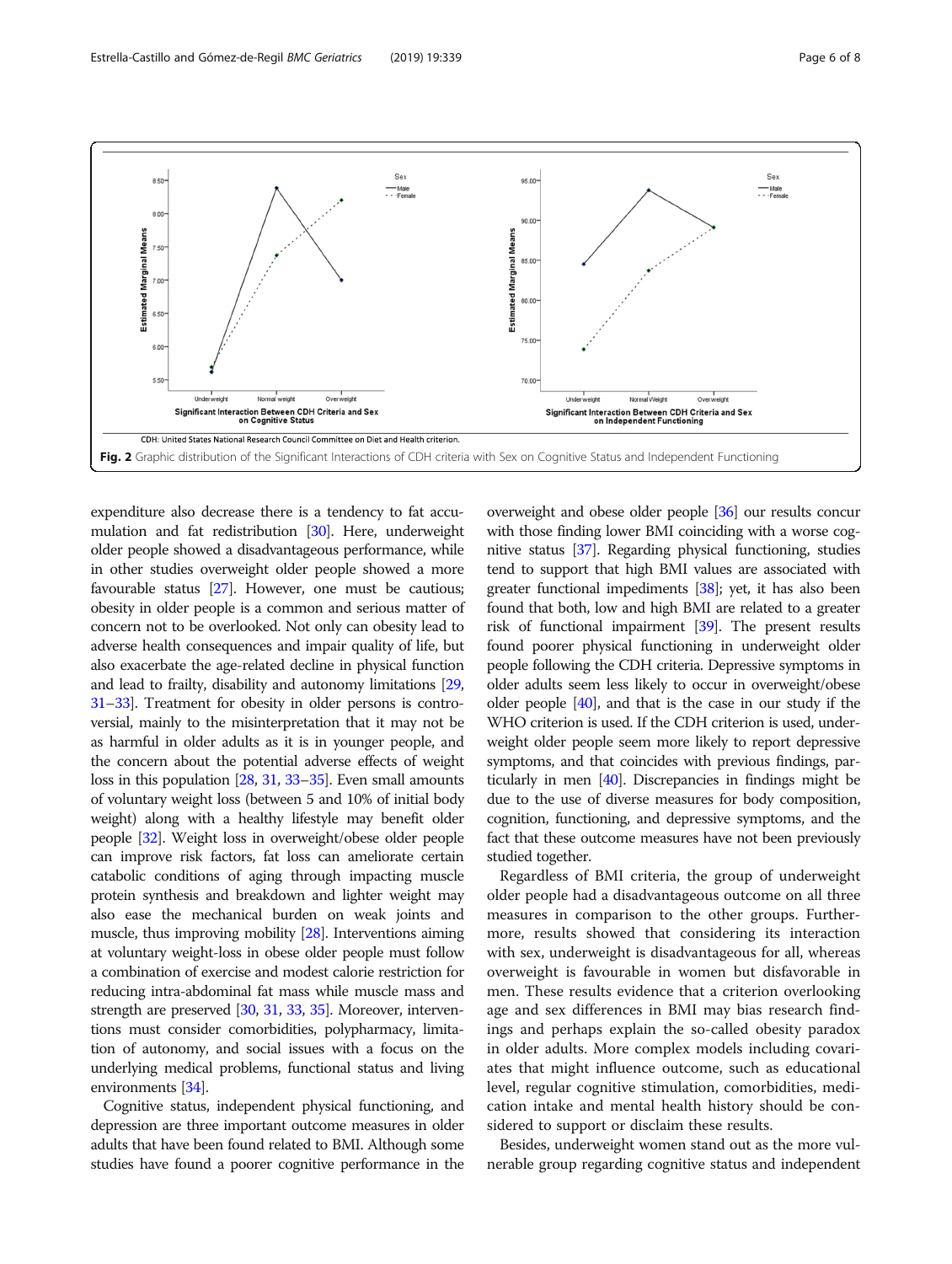<span id="page-6-0"></span>physical functioning. Nutritional interventions must aim at helping older people to gain weight up to normal status (rather than reaching overweight) but considering a more flexible cut-off point such as suggested by the CDH. That is, a healthy BMI in older people must range between 23 and 28 in people aged 55 to 65, and between 24 and 29 in people aged 66 or older. Furthermore, priorities for intervention should be given to those at highest risk, with the primary focus on reducing the risk profile rather than weight loss per se [[4\]](#page-7-0).

It must be underscored that more weight does not equal better nutrition or good health. Given the varying contributions of bone mass, muscle mass and fluid to body weight, relying exclusively on BMI to classify individuals may result in misclassification. Anthropometric data for the potential development of reference data or standards should cover at least weight and height, plus age, sex, race, socioeconomic status, presence of disease, and smoking habits [\[4](#page-7-0)]. Relying on convenience sampling limits the generalization of results as the selected group may not be comparable to others, such as older adults healthy and living independently. Moreover, when studying BMI in older adults it would be worth exploring possible differences due to receiving care from others, either at home or in care centres, and observing its evolution through time. As sex and age were recorded, their role as possible confounders was analysed; although the significance of most results was confirmed, only when adjusting by age, the association was no longer significant for depression. Further research must also consider the inclusion of other possible confounders such as disease status, smoking status, alcohol intake, physical activity, socioeconomic status and education for a better understanding of the processes regulating the associations of BMI with outcome.

Despite its limitations, this study showed that when assessing BMI in older people, a criterion adapted by age must be preferred. It seems that the WHO criteria overshadow a problem in the older population, namely that losing weight is in fact unfavorable, leading to a lower BMI. The CDH criteria are much more sensitive to that problem. Furthermore, the fact that WHO cut-off points are more restrictive may help explaining why various studies using this criterion found overweight to be favourable in older people. The use of CDH cut-off points showed that overweight is not a protective, neither a risk factor in older people, at least in relation to our 3 outcome measures. In older people, underweight is what signals a high risk of mortality, and in line, this study shows also a higher risk of cognitive and functional deterioration. Interventions for weight control in older people must monitor healthy weight gain but prevent obesity.

# **Conclusions**

In this study, the CDH seemed a more sensitive BMI criterion than the WHO's and could be recommended. CDH criteria not only showed a more sensible distribution in BMI but also found significant differences in the selected outcome measures and some significant interactions with sex. Underweight in older adults was related to decremented cognition, less independent physical functioning, and more depression. Overweight seemed favourable for women but disfavorable for men.

#### Abbreviations

ANOVA: Analysis of variance; BMI: Body Mass Index; CDH: The United States National Research Council Committee on Diet and Health; GDS: Geriatric Depression Scale; SPMSQ: Short Portable Mental State Questionnaire; WHO: World Health Organization

#### Acknowledgements

Authors thank the State Offices in Yucatan of the IMSS (Instituto Mexicano del Seguro Social) and the ISSSTE (Instituto de Seguridad y Servicios Sociales de los Trabajadores del al Servicio del Estado) and the retirement home "Brunet Celarain" for all the facilities to perform this study, and to all those who kindly took part as participants.

#### Authors' contributions

D.E. contributed to the conceptualization and design of the study. L.G. recorded, analyzed and interpreted the data. D.E. and L.G. wrote the manuscript and approved the final version.

#### Funding

No funding was received.

#### Availability of data and materials

The datasets used and/or analysed during the current study are available from the corresponding author on reasonable request.

#### Ethics approval and consent to participate

Authorization and ethical approval to perform this cross-sectional study were obtained from the Research and Ethics committee of the School of Medicine and Rehabilitation of the Autonomous University of Yucatan. Written informed consent was obtained from each participant before any data was collected.

# Consent for publication

Not applicable.

#### Competing interests

The authors declare that they have no competing interests.

#### Author details

<sup>1</sup> Universidad Autónoma de Yucatán. Facultad de Medicina. Licenciatura en Rehabilitación, Avenida Itzáes No. 498 x 59 y 59A. Colonia Centro. Mérida, 97000 Merida, Yucatán, Mexico. <sup>2</sup>Hospital Regional de Alta Especialidad de la Península de Yucatán, Calle 7, No. 433 por 20 y 22, Fraccionamiento Altabrisa. Mérida, 97130 Merida, Yucatán, Mexico.

#### Received: 21 December 2018 Accepted: 21 November 2019 Published online: 03 December 2019

#### References

- 1. Kuczmarski RJ. Need for body composition information in elderly subjects. Am J Clin Nutr. 1989;50(5 Suppl):1150–7. [https://doi.org/10.1093/ajcn/50.5.](https://doi.org/10.1093/ajcn/50.5.1150) [1150](https://doi.org/10.1093/ajcn/50.5.1150).
- 2. Toomey CM, Cremona A, Hughes K, Norton C, Jakeman P. A review of body composition measurement in the assessment of health. Top Clin Nutr. 2015; 30:16–32. [https://doi.org/10.1097/TIN.0000000000000017.](https://doi.org/10.1097/TIN.0000000000000017)
- 3. World Health Organization. Keep fit for life. Malta: World Health Organization; 2002.